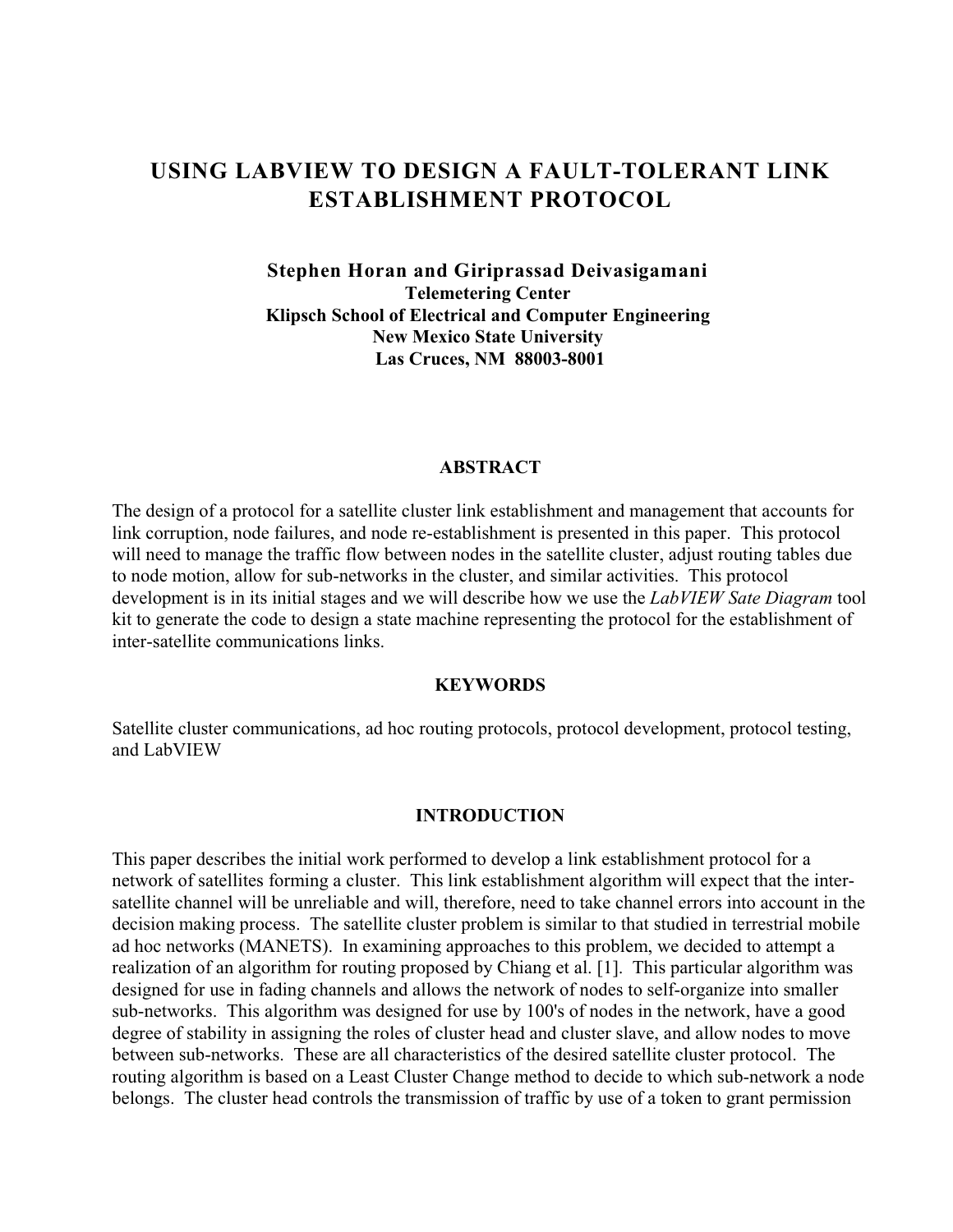to each node for channel access. Sequence numbers are used in the cluster management traffic to eliminate stale information and help nodes synchronize. In the development of the protocol, we use this basic philosophy and augment it with persistence metrics to ensure that simple channel errors do not unnecessarily cause links to be marked as broken or nodes unreachable.

There are competing methods for the routing in ad hoc networks that are being considered by other research groups. The two that are similar, in some respects, to the one considered here are Ad hoc On-Demand Distance Vector (AODV) routing and Dynamic Source Routing (DSR). The AODV protocol is described in [2] and [3] while DSR is described in [3] and [4]. Some of the main differences are between AODV, DSR, and the approach chosen in this study are:

- 1. AODV and DSR assume no *a priori* node information while our approach assumes that the network may be pre-seeded with participating nodes,
- 2. AODV and DSR assume that the networks will be open while our approach assumes that network access will be limited to "trusted" nodes,
- 3. AODV and DSR use routing caches for routing information while our approach uses a routing table to hold the routing information,
- 4. AODV and DSR obtain routing information in an on-demand manner while our approach keeps the routing information in a Routing Table,
- 5. AODV and DSR can drop a link due to a single link error while our approach will not declare a link to be down until after several messages have failed,
- 6. DSR send all of the required routing information in the data package header, while AODV and our approach requires that all intermediate nodes have sufficient path information locally,
- 7. AODV and DSR assume that the inter-node link range is < 500 m (802.11-type link) while the satellite cluster algorithm needs to cover in excess of 1000 km.

For nodes in a satellite cluster, several of the characteristics of AODV and DSR would seem to pose problems that a different approach could help remove. In particular, the cluster protocol should

- 1. Acknowledge that the satellite cluster network will have many, if not all, of its participating nodes known before launch so they can be seeded and not need to be discovered,
- 2. Do not remove routing information due to channel errors unless they pass a threshold,
- 3. Do not send whole route lists with every packet but only send routing information updates when the link state changes to keep the routing update bandwidth as small as possible,
- 4. Use low-bandwidth Heartbeat messages to probe for link failures but send them less frequently than is done on mobile networks where they may be sent approximately every second.

For ease of coding, the development of the protocol will not, initially, be directly executed in a high-level language such as C. Rather, we will take advantage one of two widely-used environments that can be used for the protocol development: *Matlab* and *LabVIEW*. The *Matlab* environment is successfully used in many analysis environments for communications, signal processing, and controls. One addition to the *Matlab* environment is the *Stateflow* toolkit. *Stateflow* is designed for tasks such as protocol development that can be expressed in terms of states with well-defined transitions. During the fall 2003 semester, the effort was directed towards developing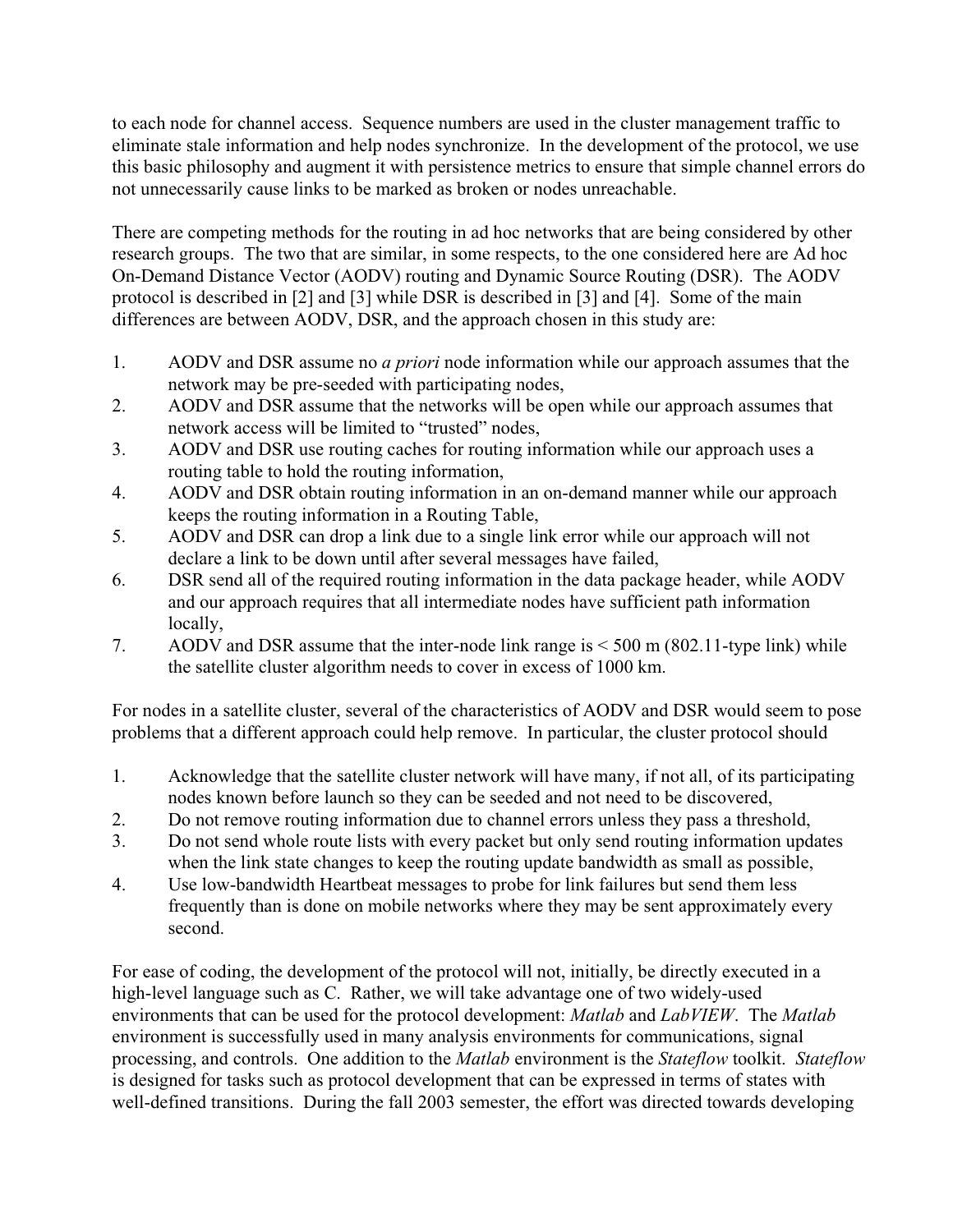the protocol state diagram in *Stateflow*. While this product does have a large learning curve associated with it, the main deficiency found with *Stateflow* is that it does not directly support networking protocols such as Transmission Control Protocol (TCP) and Unconnected Datagram Protocol (UDP). These need to be developed in other *Matlab* environments and then run with the *Stateflow* modules. After a number of unsuccessful experiments with *Stateflow* and *Matlab*, there was not any successful configuration to make this work that we were able to devise. Therefore, an alternative approach was sought.

In later 2003, the National Instruments released a *State Diagram* toolkit for use with the *LabVIEW* programming environment. This toolkit is very similar to the *Simulink Stateflow* toolkit. However, it has one major advantage: the *LabVIEW* environment fully supports TCP and UDP communications modes without special modification or non-standard modules. The language choice for the initial software development was the National Instruments *LabVIEW*. One major disadvantage of the *State Diagram* toolkit is that the modules cannot be directly translated by the toolkit into a C-type of code representation. This limits the portability to those hosts running the *LabVIEW* environment.

## **PROTOCOL SPECIFICATION**

Before generation of the state diagram for the modules was attempted, a detailed protocol specification was codified. The protocol specification details can be found in [5] and they can be summarized as follows:

- 1. Use a Routing Table pre-seeded with the expected cluster nodes and allow new, trusted nodes to be added later;
- 2. Use periodic Heartbeat messages to probe the channel for broken links and let the message interval be user-defined and only send the messages to neighbors within one hop;
- 3. Use a periodic Token passing mechanism to control access within a subnet under the assumption that the overall cluster may need to be partitioned because not every node may be visible to every other node;
- 4. Send Routing Table updates from a given node to its one-hop neighbors only when that node detects link connectivity changes or it receives better link information from one of its neighbors;
- 5. Use Cluster Heads to control Token passing within each sub-net where the Cluster Head is defined as that node in the sub-net with the lowest IP address that is one hop away from all members of the sub-net;
- 6. When a Cluster Head fails or moves away from a sub-net, the survivors determine the next Cluster Head by the one with the lowest IP address.

The detailed specifications were designed as a state machine for realizing the protocol. The toplevel states are illustrated in Figure 1. In *LabVIEW* notation, this is the initial Virtual Instrument (VI) defining the protocol. In the INIT state, the user-defined parameters and initial Routing Table and State Table are built to define the protocol variables. Then each node determines if it is a Cluster Head or Cluster Slave based upon the node's IP address and location in the Routing Table.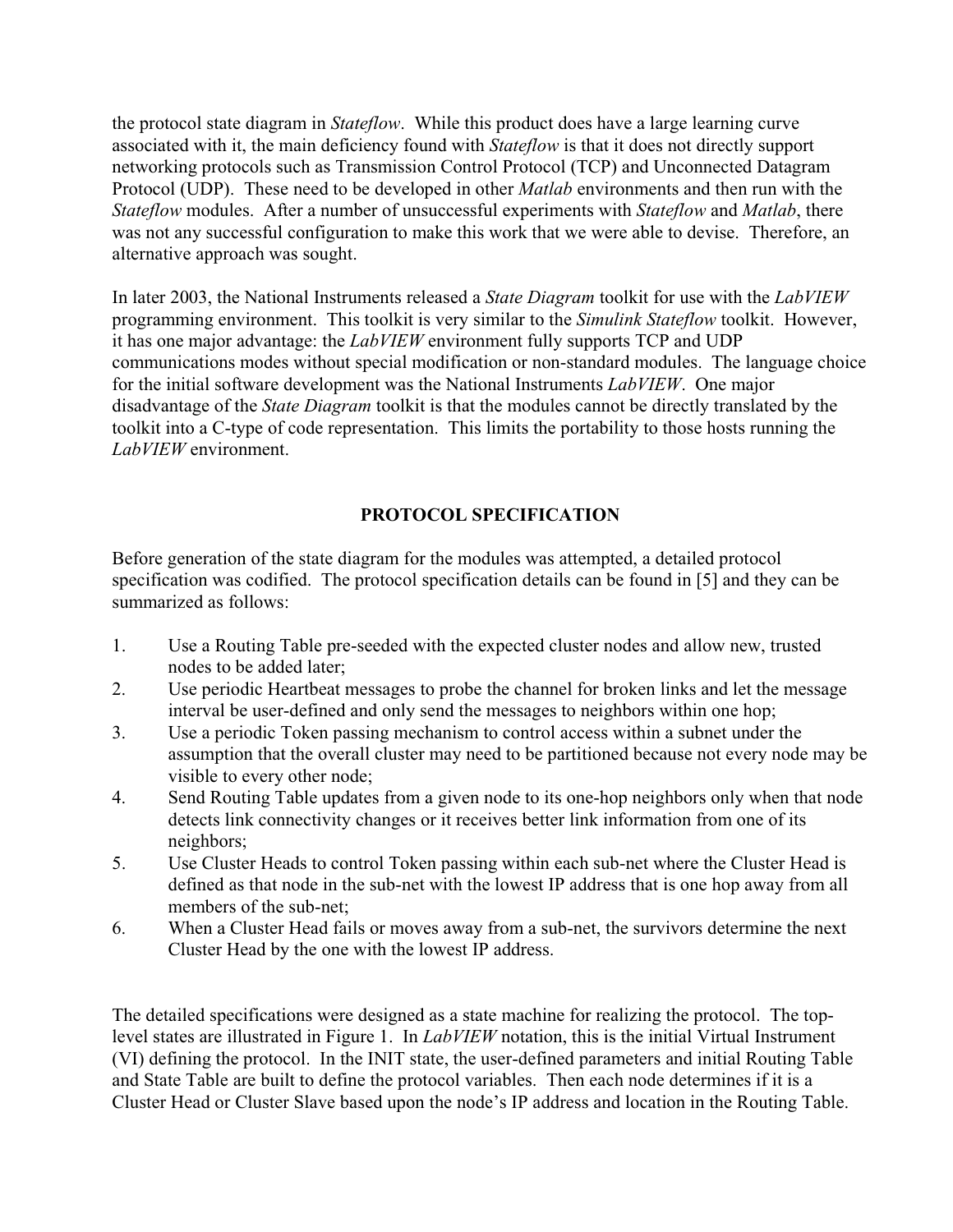

**Figure 1** – Top-level states in the cluster link establishment protocol.

Each node then enters either the HEAD or SLAVE state and executes appropriate processing there. These states may be exited if a state change is detected, for example detecting the failure of the existing Cluster Head, or if the protocol received a management message to stop the protocol.

The Cluster Head and Cluster Slave have similar state diagrams that are realized as state machines as well and are called as sub-VIs from the main VI. The state diagram for the Cluster Head is given in Figure 2. After initialization, the Head and Slave enter a continuous loop. The basic structure is to

- 1. check for the presence of Heartbeat (HB) messages on the input port and process them if available;
- 2. check for the presence of Handshake (HS) messages, e.g. a Routing Table update and process them if available;
- 3. check for the presence of a Token message and process it if available;
- 4. check for time to issue a Heartbeat message and do so to the one-hop neighbors if it is time;
- 5. check for the time to issue a Token message and do so to the next entry in the Routing Table for the sub-net.

A Cluster Slave does not issue Token messages so the Token timing check is not part of the Slave VI states.

The individual states in the Cluster Head and Cluster Slave VIs can be made into VIs of their own with a finite number of states. This is illustrated in Figure 3 for the Process Heartbeat message state. In this VI, the Heartbeat message of processed and the Routing Table is updated. The Routing Table may also be transmitted to the one-hop away nodes if significant changes are detected as part of the Heartbeat message processing.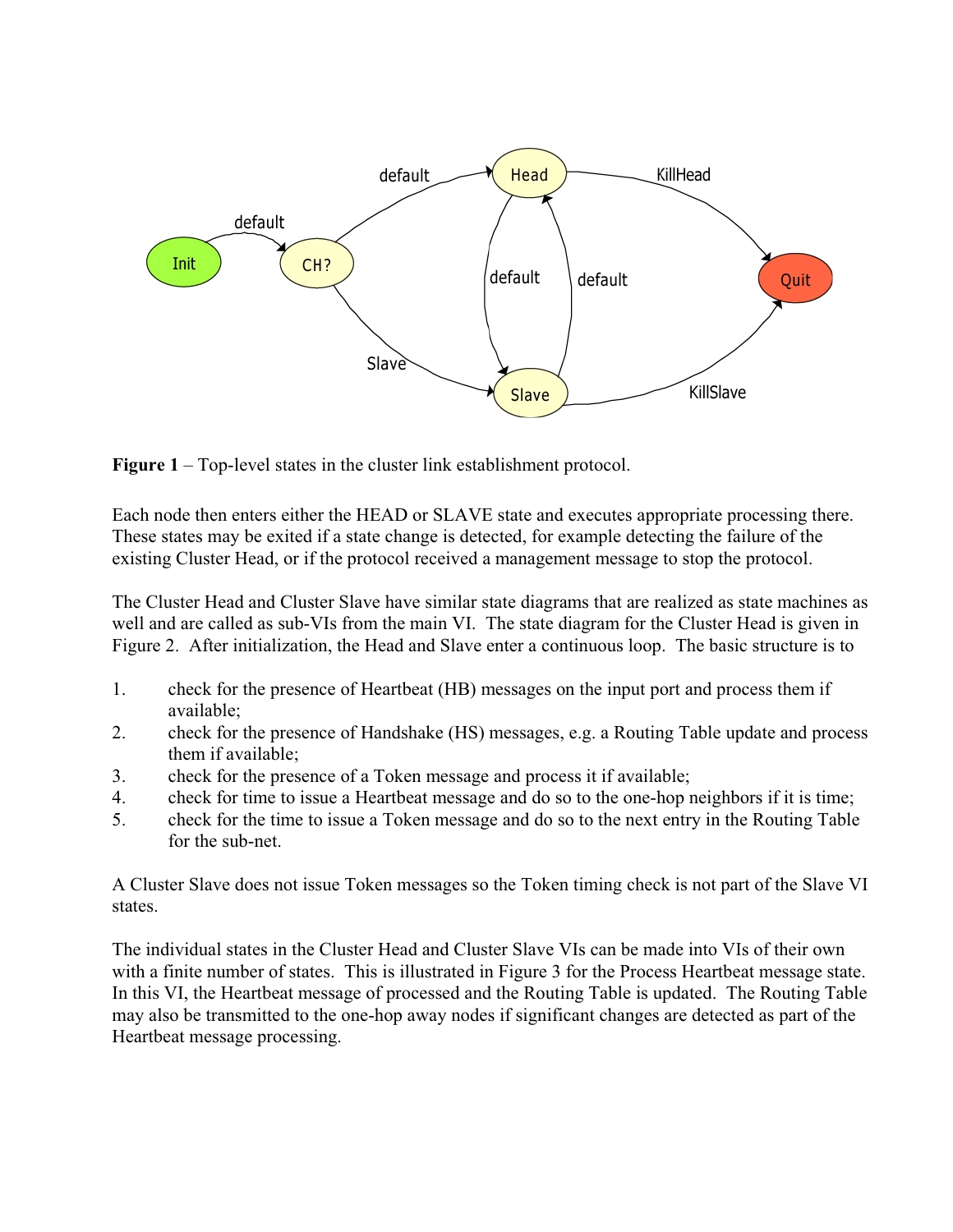

**Figure 2** – State diagram for the Cluster Head state. The Cluster Slave state is identical except for the Token transmission timing.



**Figure 3** – The Process Heartbeat states within the Cluster Head or Cluster Slave VIs.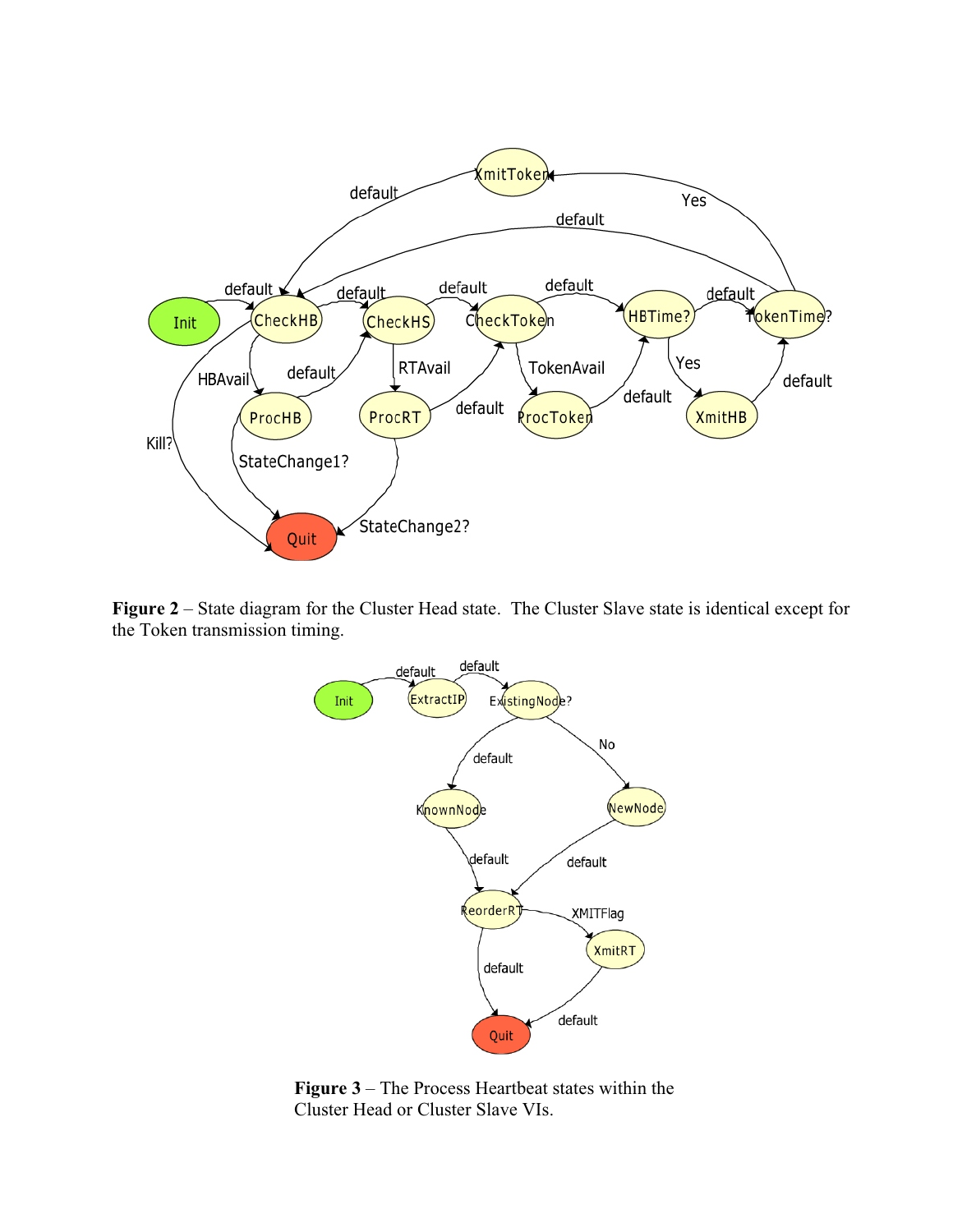From this point on, it is frequently possible to encode all of the state processing within a single-state sub-VI rather than making further refinements to the state machine. This is a design decision for the protocol designer. The advantage the *State Diagram* toolkit brings is that the state diagrams can be developed quickly and then more time can be spent on the detailed processing modules. In the protocol software development, 26 modules were developed to program the protocol. Some of these modules perform the flow control between states within the VIs while others perform actual computations or state variable manipulations.

### **PROTOCOL TESTING**

The software developed for the link establishment protocol was tested and the full description is given in [6]. The testing philosophy was to build the basic state variable structure, verify that it could be checkpointed to a disk file and recovered, and then add well-defined modules that built incrementally upon the successful development and testing of previous modules. This is where process reverses flow from the design stage. During the design, we tried to keep let the protocol logic dictate the state flow within the VIs and defer the detailed processing until as late as possible. Once the detailed processing modules are completed, they are tested at the unit level to ensure proper functionality and then integrated with other modules. A total of 11 test sequences were run to verify that the modules and VI control logic functioned properly.

#### **RESULTS**

The test program described in [6] was intended to validate the initial phase of the satellite cluster link establishment protocol. This initial development is intended to provide a basic functionality that can be further tested and refined. The capabilities demonstrated in this testing included:

- 1. The ability to use IP addresses as the means to control node designations as either a Cluster Head or Cluster Slave and have these designations based upon the current contents of the Routing Table.
- 2. The ability to use the contents of the Routing Table to
	- a. determine the path of the Token through the Cluster members,
	- b. determine which cluster members are to receive a Heartbeat message from each node,
	- c. determine which cluster members have become inactive or unreachable.
- 3. The ability to transmit Heartbeat messages with a predetermined re-issue period to probe the cluster for unreachable members.
- 4. The ability to transmit Token messages with a predetermined re-issue period to allow nodes to control data traffic.
- 5. The ability to exchange Routing Table messages between the cluster members and update this Table based upon changing conditions.
- 6. Persistence in the transmission of Heartbeat messages until the time-out period is exceeded.
- 7. Persistence in issuing Token messages and nodes are not removed from the Token path until the time-out period has expired.
- 8. The ability of the Cluster Head to control the issuing of Token messages.
- 9. The ability of the cluster nodes to select a new Cluster Head if the original Cluster Head fails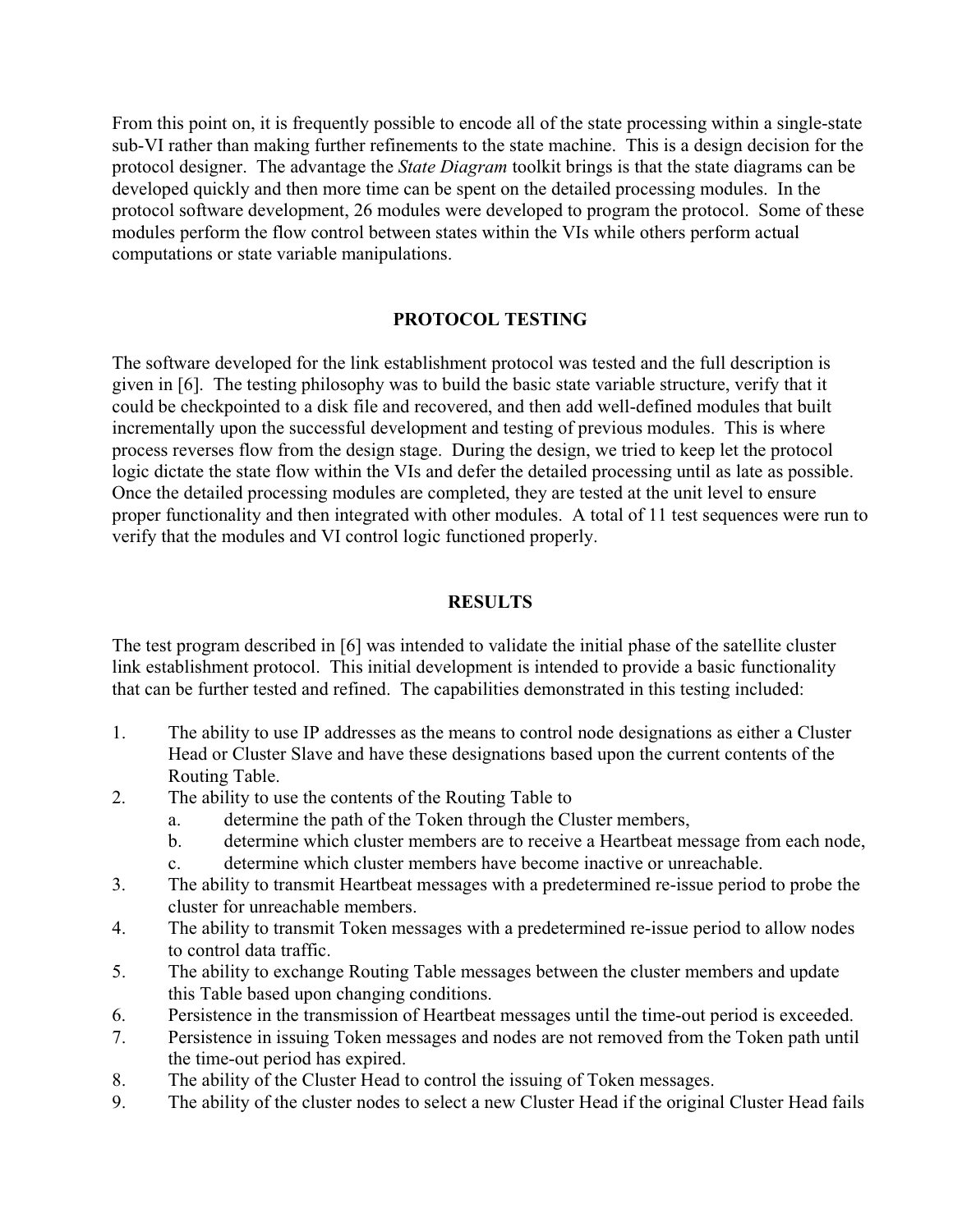or becomes unreachable.

With these capabilities, the initial software is ready to proceed to additional testing with channel errors added to the scenario as well. These types of tests will allow us to quantitatively compare the results obtained with this protocol against those with different routing approaches or with different cluster management techniques. Based on these subsequent tests, additional features can be added to augment performance.

#### **CONCLUSIONS**

The *LabVIEW State Diagram* toolkit can be used to generate VIs that are embodiments of state diagrams as well as having VIs that perform more traditional computational tasks. The largest advantage seen in this process was the ability of these types of state variable toolkits to be good vehicles for organizing the logic flow between states in the protocol and their abilities to be easily edited to modify the logic if flaws are found or if different approaches are desired. While this type of development could be performed in a high-level programming language such as C, the use of a graphical toolkit made the development process much easier. Because the toolkits also perform syntax checking as the code is developed, they are expected to have a quicker development cycle by eliminating those types of errors. For a practitioner well versed in the basic environment, albeit *LabVIEW* or *Simulink*/*Matlab*, these types of toolkits are to be considered for these "nontraditional" applications of the product.

## **ACKNOWLEDGMENT**

This material is based upon work supported by the National Aeronautics and Space Administration under Award No. NAG5-13189. Any opinions, findings, and conclusions or recommendations expressed in this publication are those of the authors and do not necessarily reflect the views of the National Aeronautics and Space Administration.

#### **REFERENCES**

[1] C-C Chiang, H-K Wu, W. Liu, M. Gerla, "Routing in Clustered Multihop, Mobile Wireless Networks with Fading Channel," IEEE Singapore International Conference on Networks, 1997, p. 197 - 211.

[2] C. E. Perkins, E. M. Royer, I. D. Chakeres, "Ad hoc On-Demand Distance Vector (AODV) Routing," Internet Draft draft-perkins-manet-aodvbis-00.txt, October 2003.

[3] C. E. Perkins, E. M. Royer, S. R. Das, and M. K. Marina, "Performance Comparison of Two On-Demand Routing Protocols for Ad Hoc Networks," IEEE Personal Communications, Feb. 2001,  $16 - 28.$ 

[4] J. Broch, D. B. Johnson, and D. A. Maltz, "The Dynamic Source Routing Protocol for Mobile Ad